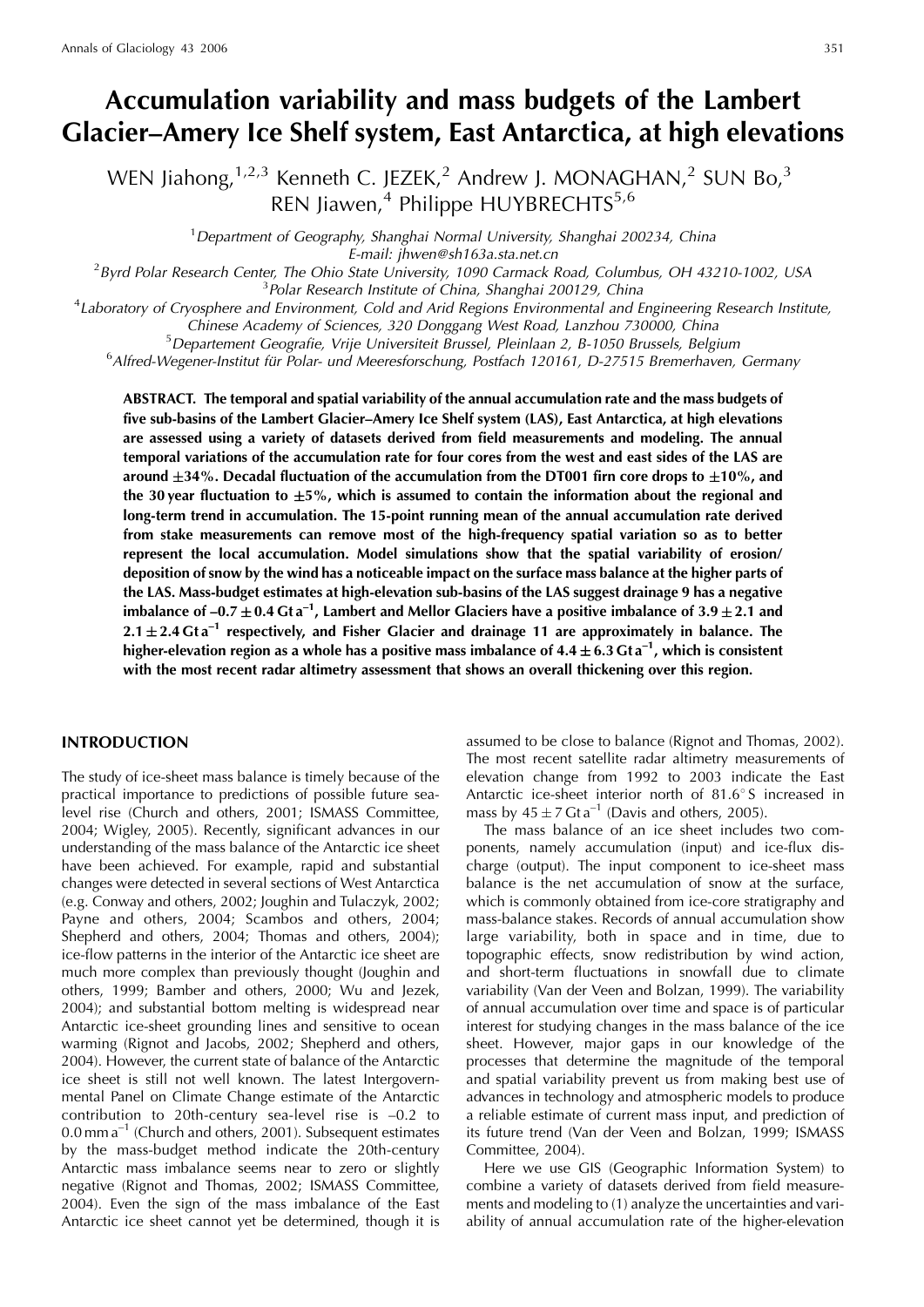

**Fig. 1.** Map of the LAS, showing the location of the five sub-basins at high elevations (in grey), and the firn-core and GPS station sites used in this study. Points along the ANARE traverse indicate the locations of ice movement stations, starting with LGB00 near Mawson and extending counterclockwise around the basin to LGB72. Elevation contours are shown as dashed lines with a 1000 m interval.

region of the Lambert Glacier–Amery Ice Shelf system (hereafter, LAS) on different temporal and spatial scales, and (2) assess mass budgets of five sub-basins of the LAS at high elevations.

We use the Fricker and others (2000) definition of the LAS, but the front of the Amery Ice Shelf is defined by the RAMP (RADARSAT-1 Antarctic Mapping Project) image mosaic (Jezek, 1999). The LAS, located at  $68.5-81^{\circ}$  S,  $40-95^{\circ}$  E, is one of the largest glacier–ice-shelf systems in East Antarctica (Fig. 1), and an important drainage basin in terms of the overall mass balance of Antarctica (Fricker and others, 2000). We define the higher-elevation region of the LAS to be above the ANARE (Australian National Antarctic Research Expeditions) LGB (Lambert Glacier basin) traverse route, which consists of five sub-basins, namely Lambert, Mellor and Fisher Glaciers, and drainages 9 and 11 (as geographically defined by Giovinetto and Bentley, 1985; Giovinetto and Zwally, 2000) (Fig. 1). The boundaries of the LAS and its five sub-basins are defined by the Ohio State University digital elevation model (OSU DEM) (Liu and others, 1999), and flow stripes derived from the RAMP mosaic (Wu and Jezek, 2004) in an Arc/Info environment, with a Lambert equal-area projection. The total area of the higher-elevation region of the LAS is 952 800 km<sup>2</sup>, about 8% of the total area of the grounded Antarctic ice sheet.

In situ measurements have been carried out over the past five decades in the LAS region. Previous mass-balance studies, which indicated a largely (Allison, 1979; Bentley and Giovinetto, 1991) or at most a slightly (McIntyre, 1985) positive mass imbalance in the interior drainage basin of the LAS, were briefly summarized by Fricker and others (2000). The total integrated mass flux of  $44 \text{ G} \text{t a}^{-1}$ orthogonal to the ANARE LGB line was derived from the observations along the LGB traverse line between LGB05 and LGB69 with an assumed surface velocity correction factor of 0.87 (Fricker and others, 2000). A new grounding

line for Lambert, Mellor and Fisher Glaciers was mapped using interferometric synthetic aperture radar (InSAR), which resulted in the mass-balance estimate for the three glaciers as a whole being close to balance (Rignot, 2002). The spatial pattern of annual accumulation in the LAS was delineated with field measurements from the ANARE LGB traverses and the CHINARE (Chinese Antarctic Expedition) inland traverses (Goodwin and others, 1994; Higham and others, 1997; Ren and others, 1999; Qin and others, 2000). The temporal pattern revealed by shallow firn cores shows opposite trends of accumulation rate on the east and west sides of the LAS since the 1940s (Xiao and others, 2001), with the east (west) side having an increasing (decreasing) trend.

#### **DATASETS**

The datasets used in this study include in situ measurements of ice thickness, velocity and surface snow accumulation collected along the ANARE and CHINARE traverses, annual accumulation rate reconstructions from four shallow firn cores, atmospheric model simulations, accumulation compilations and velocity ratio derived from a three-dimensional (3-D) thermomechanical model. For the purpose of data analysis and comparison, some data derived beyond the higher parts of the LAS are also used, and units for  $accumulation$  are in mm  $a^{-1}$  of water equivalent.

The ANARE LGB traverse program took place over five austral summers between 1989/90 and 1994/95, and icethickness, velocity and surface accumulation data reports were made available (Higham and Craven, 1997; Craven and others, 2001; Kiernan, 2001). The CHINARE inland traverse program has been conducted in five summers since the 1996/97 field season. The first portion of the CHINARE traverse line overlaps the ANARE traverse (between Australian GPS (global positioning system) station LGB72 and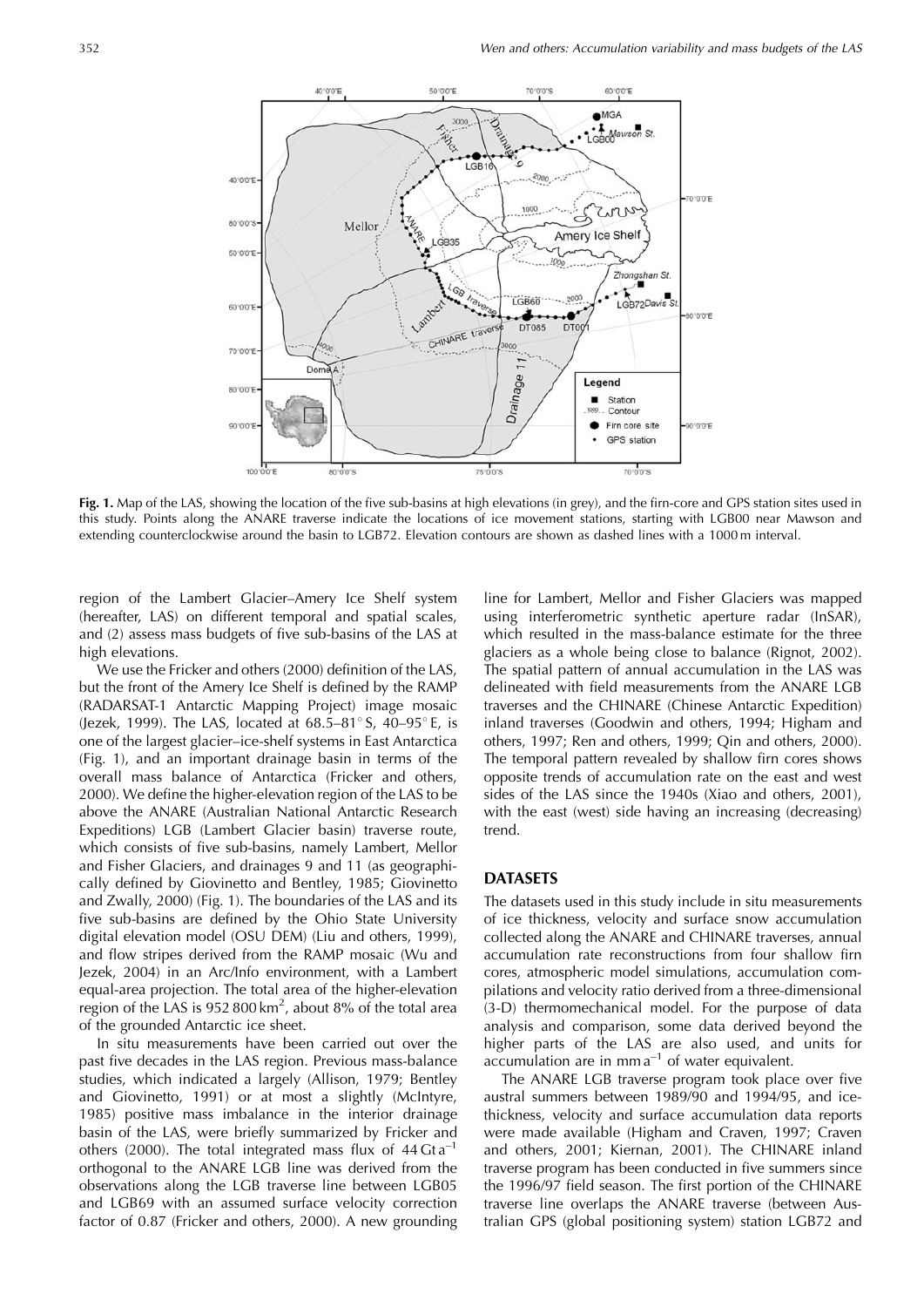| Core site    | Lat.<br>$\circ$ S | Long.<br>$^{\circ}$ E | Elevation<br>ma.s.l. | Depth<br>m | Time series<br>years     | Accumulation average $\pm \sigma$<br>$mma^{-1}$ | <b>CV</b><br>$\%$ |
|--------------|-------------------|-----------------------|----------------------|------------|--------------------------|-------------------------------------------------|-------------------|
| <b>DT001</b> | 71.850            | 77.917                | 2325                 | 51.28      | 1751-1996                | $130.7 \pm 42.8$                                | 32.7              |
| DT085        | 73.367            | 77.017                | 2577                 | 50.65      | $1940 - 97$ <sup>*</sup> | $153.3 \pm 61.6$                                | 40.2              |
| LGB16        | 72.817            | 57.333                | 2689                 | 15.18      | 1933-92                  | $125.2 \pm 40.0$                                | 32.0              |
| <b>MGA</b>   | 68.650            | 60.250                | 1830                 | 23.62      | 1942-92                  | $227.7 \pm 81.4$                                | 29.3              |

**Table 1.** Summary of the four firn cores

\* Only data from 1940–97 (the upper part of this core) are used in this paper.

LGB65 that corresponds to DT001 for CHINARE traverse numbering), or is close to (from LGB65 to LGB58) the ANARE traverse route (Fig. 1).

The ANARE route between Mawson and Davis stations approximately follows the 2500 m surface elevation contour for 2200 km around the interior of the LAS and neighboring regions (Fig. 1). Seventy-three ice-movement stations (LGB00–LGB72) were established along the route. The stations are typically positioned at 30 km intervals as shown in Figure 1. Across the Lambert graben, the stations have been positioned at intervals of 15 km in order to resolve the more detailed ice velocity in this region. At each station, surface ice-flow velocity magnitude and azimuth were derived from static GPS observations made in at least two separate years. The mean  $(2\sigma)$  precision of the GPS velocity results is  $0.108 \text{ m a}^{-1}$ . All but two of these ice-velocity determinations had an estimated accuracy of better than  $1 \text{ m a}^{-1}$ , and about 60% had an estimated accuracy better than  $0.3$  m  $a^{-1}$  (Fricker and others, 2000; Manson and others, 2000; Kiernan, 2001). Digitally recorded ice-thickness soundings were made approximately every 10 m along the route and averaged over 2 km intervals. The resolution of the individual soundings is about 20 m, although in some short sections where no bottom echo was obtained, the radioecho sounding (RES) measurements were interpolated with gravity data (Craven and others, 2001).

The annual accumulation rate was derived from stake measurements and surface snow density. Individual measurements were made on bamboo stakes spaced at 2 km intervals along both the ANARE and CHINARE traverse routes (Higham and Craven, 1997; Qin and others, 2000). The measurement accuracy for accumulation stakes is estimated to be  $\pm 20$  mm absolute. Measurements of snow density with an accuracy estimated as  $\pm 5%$  are available for the whole 2000 km of the traverse route from LGB00 to LGB72 (Higham and Craven, 1997).

During the 1992 joint Australian–Chinese over-snow traverse on the west side of the LAS, two firn cores were drilled at MGA and LGB16 (Fig. 1). These two cores were dated stratigraphically using isotopic profiles, electrical conductivity measurements, stratigraphy and known accumulation rates (Table 1) (Ren and others, 1999). Between 1996 and 1998, a second pair of firn cores was recovered at DT001 and DT085 (Fig. 1).  $\delta^{18}O$ , chemical species (Cl<sup>-</sup>, Na<sup>+</sup> and  $NO<sub>3</sub><sup>-</sup>$  and various stratigraphy features were used to cross-date these with a precision believed to be  $\pm 2$  years for the upper 20 m (Oin and others, 2000), and  $\pm 3$  years for DT001 as a whole (total 246 annual layers) (Table 1) (Wen and others, 2001; Xiao and others, 2001). The dating for the DT001 firn core was also validated by volcanic horizons (Zhang and others, 2002).

Atmospheric model simulations include two datasets:

- 1. Mean annual 60 km resolution Antarctic snowdrift transport (DST) for 3 years (July 1996–June 1999), which is estimated by the Budd and others (1966) equation from wind fields at 10 m above the surface. The wind fields are derived from Polar MM5, a version of the fifth-generation Pennsylvania State University/US National Center for Atmospheric Research Mesoscale Model optimized for use over ice sheets (Bromwich and others, 2004).
- 2. Two years (September 2001–August 2003) of 30 km resolution Antarctic precipitation data from the Antarctic Mesoscale Prediction System (AMPS), a real-time forecasting system that supports the US Antarctic Program and which employs Polar MM5 (Powers and others, 2003). This is the highest-resolution modeled precipitation dataset currently available for the LAS.

Surface accumulation datasets include the compilations by Vaughan and others (1999) and Giovinetto (Giovinetto and Zwally (2000), modified, Giovinetto) (hereafter, referred to as the Vaughan and Giovinetto compilations respectively). In the same manner as Joughin and Tulaczyk (2002) and Rignot (2002), we estimated integrated accumulation using the average of these two accumulation compilations that were based on essentially the same source data using different analysis and interpolation criteria (Giovinetto and Zwally, 2000).

Velocity ratio, defined as column-averaged velocity divided by surface velocity, is derived from a model simulation of the Antarctic ice sheet with a 3-D thermomechanical ice-sheet model that takes into account basal sliding and a variable temperature with depth (Huybrechts, 2002). The calculation was performed on a high-resolution grid (10 km horizontal resolution, 30 layers in the vertical) for steady-state present-day conditions using the BEDMAP geometric datasets (Lythe and others, 2001). Typical values of the velocity ratio are around 0.9 for cold interior ice frozen to bedrock, but close to 1 in outlet glaciers and areas at pressure melting where basal sliding makes up a substantial fraction of the column-averaged velocity, i.e. much higher values than the 0.8 value obtained for isothermal ice deforming under Glen's flow law in the absence of basal sliding.

#### **RESULTS AND DISCUSSION**

## **Temporal and spatial variability of firn-core accumulation records**

The temporal and spatial fluctuation in accumulation is commonly evaluated by the standard deviation  $(\sigma)$ . Temporal variabilities, expressed by the coefficient of variation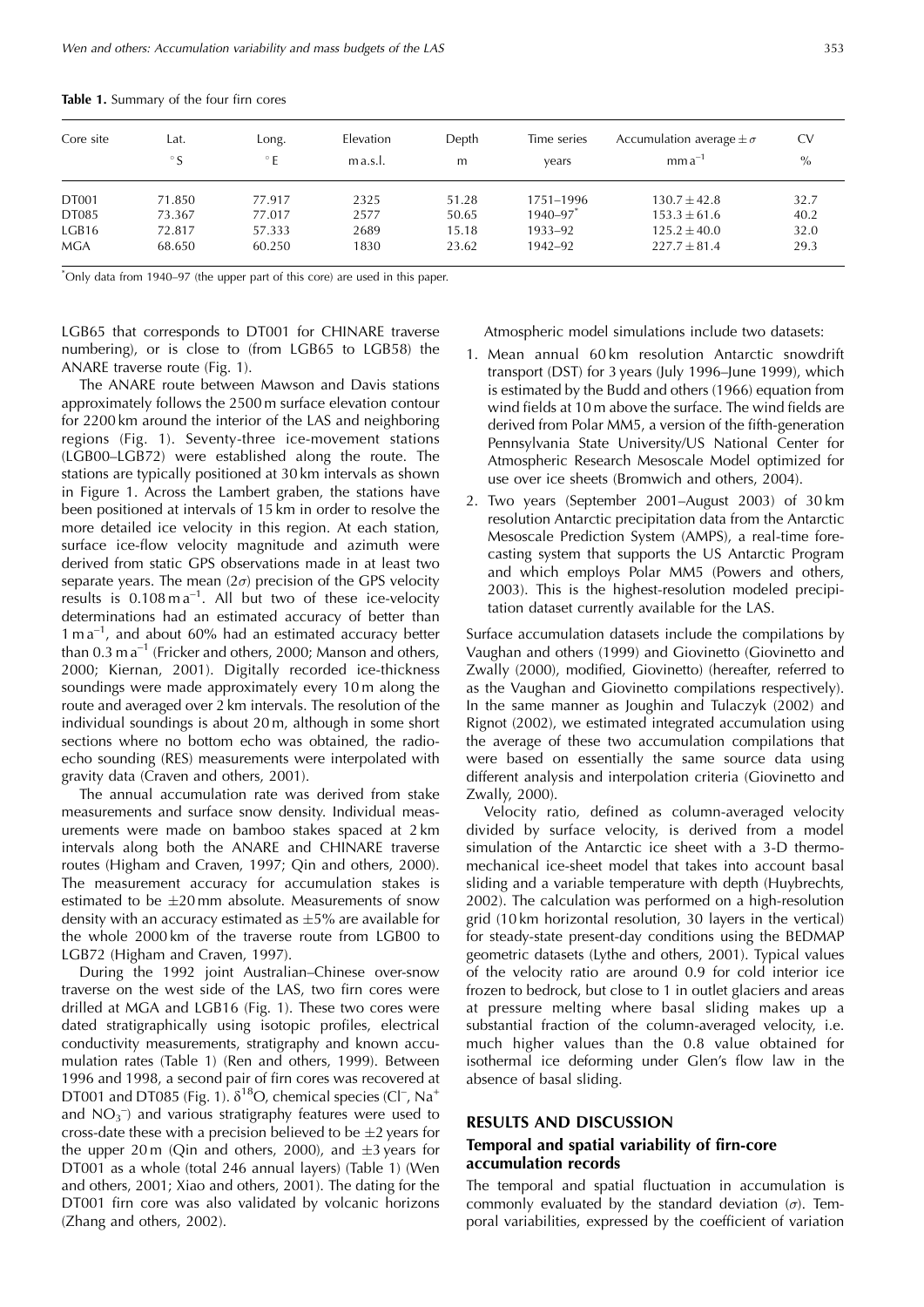**Table 2.** Summary of correlation coefficients of the accumulation rates between firn cores calculated with five-point triangular filtered data

|                                | <b>DT001</b> | DT085          | LGB16                         | MGA                                 |
|--------------------------------|--------------|----------------|-------------------------------|-------------------------------------|
| DT001<br>DT085<br>LGB16<br>MGA | 1.000        | 0.539<br>1.000 | $-0.036$<br>$-0.062$<br>1.000 | $-0.085$<br>0.010<br>0.223<br>1.000 |
|                                |              |                |                               |                                     |

(CV), i.e. the ratio of the standard deviation to the mean (Anklin and others, 1998; Bales and others, 2001b), are 32.7%, 40.2%, 32.0% and 29.3% of the annual mean accumulation for the DT001, DT085, LGB65 and MGA firn cores respectively (Table 1). The average CV of the four cores is 33.6%, which is a little higher than that observed for three intermediate-depth ice cores from Dronning Maud Land, East Antarctica. These cores have a typical year-to-year variation of about 30% (Sommer and others, 2000).

For overlapping years, the annually resolved accumulation rates show no correlation within the four cores. Application of a five-point triangular filter with weights 1, 2, 3, 2, 1 removes some local small-scale spatial variability (Fig. 2). After filtering, the accumulation records of two cores on the east side of the LAS are better correlated  $(R = 0.539, R^2 = 0.291,$  significance >99.9%), while the two cores on the west side are weakly correlated  $(R = 0.223, R^2 = 0.050,$  significance 93%). The accumulation rates show no correlation between the east-side and west-side cores (Table 2). These correlation patterns may result from the complexity of the climatic regime in the LAS and the geographic locations of the firn cores. First, the trends of accumulation rates over the last five decades are different between the east and west sides of the LAS. The accumulation rates of DT001 and DT085 (on the east side of the LAS) have similar increasing trends from 1940 to the mid-1990s, with accumulation minima in the 1960s, while MGA and LGB16 (on the west side) display decreasing trends (Wen and others, 2001; Xiao and others, 2001). This suggests that there are differences in decadal trends in atmospheric forcing on either side of the LAS. Second, the intermediate correlation between DT001 and DT085 may be largely because they are only 167 km apart and have similar elevations and average accumulation rates, while the weak correlation between MGA and LGB16 may be because they are much further apart (476 km) and have large differences in their elevations and accumulation rates (Table 1). In addition, despite their similar downward trends,



Fig. 2. Accumulation rate records (smoothed by a five-point triangular filter) of the four firn cores from the east (a) (DT001, solid line; DT085, dashed line) and the west side (b) (LGB16, solid line; MGA, dashed line) of the LAS.

the LGB16 core record represents a more inland climate regime than the MGA firn core, which lies near the coast.

The larger-scale topographic relief has an important influence on long-term (i.e. decadal mean) accumulation rates. In contrast, smaller surface features, such as sastrugi, are transient, with typically short lifespans of the order of 1 year or less, and contribute to variability in point measurements of accumulation. All of these signals are combined in the measured data. To reliably retrieve climatically significant changes in accumulation rate, averages over longer periods are needed (Van der Veen and Bolzan, 1999; Van der Veen and others, 1999; Mosley-Thompson and others 2001). For example, Mosley-Thompson and others (2001) analyzed a suite of spatially distributed cores collected under the Program for Arctic Regional Climate Assessment (PARCA) to assess local to regional variability of annual accumulation rates over the Greenland ice sheet. They concluded that, to reduce glaciological noise, a 20 year running mean should be applied where the annual accumulation rate is <250 mm, and a 10 year running mean where the annual accumulation rate exceeds 250 mm. To assess the variability relative to the long-term mean, we calculate the standard deviation and range of the accumulation rate of the DT001 core with different averaging intervals (Table 3). If no running mean is applied to the 246 year time series, a CV of  $\pm$ 32.7% of the annual mean results. If a 10 year running mean is applied, the CV drops off to  $\pm 10\%$ , and using 30 year or 50 year running means results in a CV close to  $\pm 5\%$ . The corresponding ranges of the minimum and maximum have the same trend. The results listed in Table 3 indicate that the CV and range

**Table 3.** Statistical summary of DT001 core accumulation rate in different averaging intervals

|                | Time interval |         |         |          |          |          |          |          |          |
|----------------|---------------|---------|---------|----------|----------|----------|----------|----------|----------|
|                | l vear        | 2 years | 5 years | 10 years | 15 years | 20 years | 25 years | 30 years | 50 years |
| Std dev.       | 42.8          | 28.5    | 18.4    | 13.2     | 11.3     | 9.7      | 8.3      | 7.3      | 6.29     |
| CV(%)          | 32.7          | 21.8    | 14.1    | 10.1     | 8.7      | 7.4      | 6.3      | 5.6      | 4.8      |
| Range          | 226.2         | 142.0   | 99.7    | 68.0     | 55.8     | 50.2     | 41.6     | 35.0     | 25.1     |
| Range/mean (%) | 173.1         | 108.7   | 76.3    | 52.0     | 42.7     | 38.4     | 31.8     | 26.8     | 19.2     |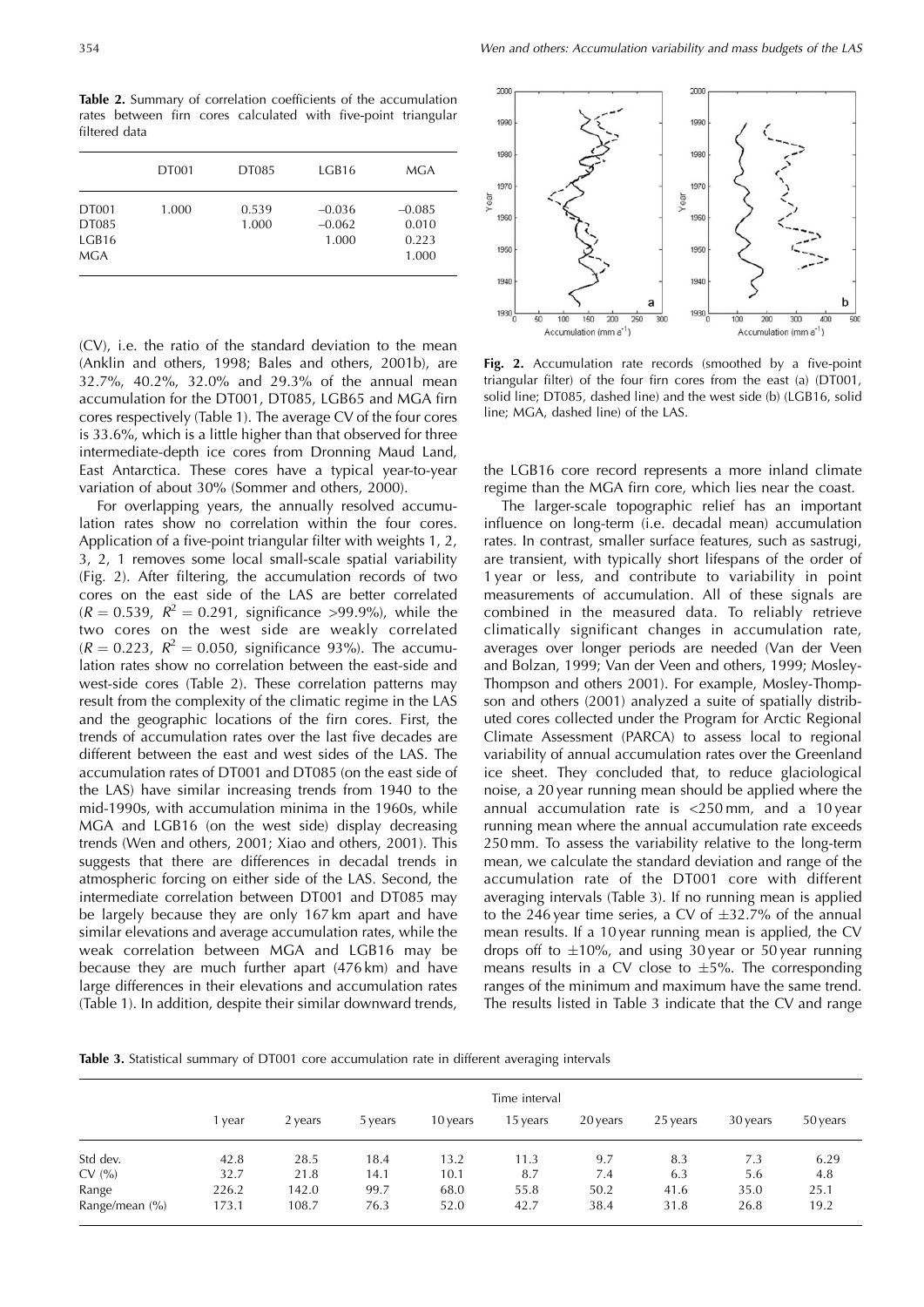and mean drop off quickly between the annual accumulation and the 10 year running mean, and then decrease slowly thereafter. Taking the 10 year running mean greatly reduces the uncertainty relative to the long-term mean, but the 30 year running mean may best approximate the information about the regional trend in accumulation in this region.

In summary, accumulation trends on either side of the LAS are of opposite sign, indicating the complexity of climate variability just within this limited region. Interannual variability of accumulation is in excess of 30% of the annual mean, but averaging over time periods of 10 years or more yields a more stable estimate of accumulation that is useful for retrieving climatically significant changes in accumulation rate.

## **Spatial and temporal variability of stake measurements**

Annual accumulation rates derived from mass-balance stakes along the traverses are highly variable (e.g. Fig. 3). It is necessary to average the single-point measurements with a certain number of neighbor stake measurements to obtain a mean accumulation rate which can approximately represent the local accumulation signal. Several studies report different averaging intervals to obtain the mean measurements along both the ANARE and CHINARE traverses. For example, Goodwin and others (1994, fig. 2) used the 10 km mean accumulation rate measurements (fivestake averages) along the traverse route; Higham and others (1997, fig. 2) smoothed the accumulation rates over 30 km intervals (15-stake averages); Ren and others (1999, fig. 2) used a 21-stake running average; and Qin and others (2000, fig. 6) adopted a seven-stake smoothing mean. Considering the range of spatial smoothing employed by previous studies, in the following paragraph we examine several averaging intervals to determine which will better remove the noise caused by microrelief and blowing snow, and thus provide the optimum local accumulation signal from stake measurements.

The accumulation rate measurements in 1994 along the ANARE LGB traverse from LT078 to LT926 (from the west to the east margin of the LAS) are used to address this question. However, we do not know the long-term annual mean accumulation rate for each stake measurement, which is needed for evaluating the standard deviation. To counter this, we interpolate the Vaughan and Giovinetto compilations onto a 5 km cell-size grid using kriging, and then accumulation values are retrieved for each stake (Fig. 3). Discerned by eye in Figure 3, the profile plotted using the Vaughan dataset seems to match the accumulation variation better than the Giovinetto data. This may be due to a map of accumulation rate  $(MB<sub>z</sub>)$  produced using the firn emissivity method by combining the radiative transfer equation with a grain-growth function being used as background field to



**Fig. 3.** The distribution of annual accumulation from stake measurements in 1994 along ANARE LGB traverse route from LT078 to LT926 (Higham and Craven, 1997), together with the accumulation from the Vaughan and others (1999) (bold line) and Giovinetto (Giovinetto and Zwally (2000), modified, Giovinetto) (dotted line) compilations.

control the contouring of sparse data in the Vaughan compilation (Vaughan and others, 1999). Thus the Vaughan compilation is used as a proxy of the average annual accumulation rate for the stake measurements along the traverse route. If the accumulation measurements at each stake can be assumed to have a common variance (Freund and Wilson, 2003), the  $\sigma$  and CV, listed in Table 4, can be obtained by

$$
\sigma = \sqrt{\frac{\sum (y_{is} - y_{id})^2}{n - 1}} \tag{1}
$$

$$
CV = \frac{\sigma}{\bar{y}_{id}},\tag{2}
$$

where  $y_{is}$  and  $y_{id}$  are the in situ accumulation measurement and the annual accumulation from Vaughan's compilation at the *i*th stake,  $\bar{y}_{id} = \sum y_{id}/n$ , *n* is the total number of the stakes, and  $n-1$  is the degrees of freedom.

Table 4 shows that the result of increased smoothing on the standard deviation of the accumulation rate derived from stake measurements is similar to that obtained from smoothing the annual layers of the DT001 firn core (Table 3). The 15-point or 21-point running means remove most of the high-frequency spatial variation, and thus are more representative of the mean local accumulation conditions than the 5-point or 7-point averages.

Although the spatial noise is removed by multi-point averaging, the temporal variations remain. Figure 4 shows the 15-point average accumulation rate in 1998 (by CHINARE) and in 1994 (by ANARE) along the portion of the traverse from LGB72 to LT794 (Higham and Craven,

**Table 4.** Statistical summary of accumulation rate along the ANARE LGB traverse route from LT078 to LT926\*

|          | l-point | 5-point | l 1-point | 15-point | 21-point | 25-point | 31-point |
|----------|---------|---------|-----------|----------|----------|----------|----------|
| Std dev. | 71.5    | 39.0    | 28.6      | 25.1     | 21.8     | 20.3     | 18.5     |
| CV(%)    | 88.4    | 48.2    | 35.4      | 31.1     | 27.0     | 25.1     | 22.9     |

\* Stake LT078 is at the west margin and LT926 at the east margin of the LAS.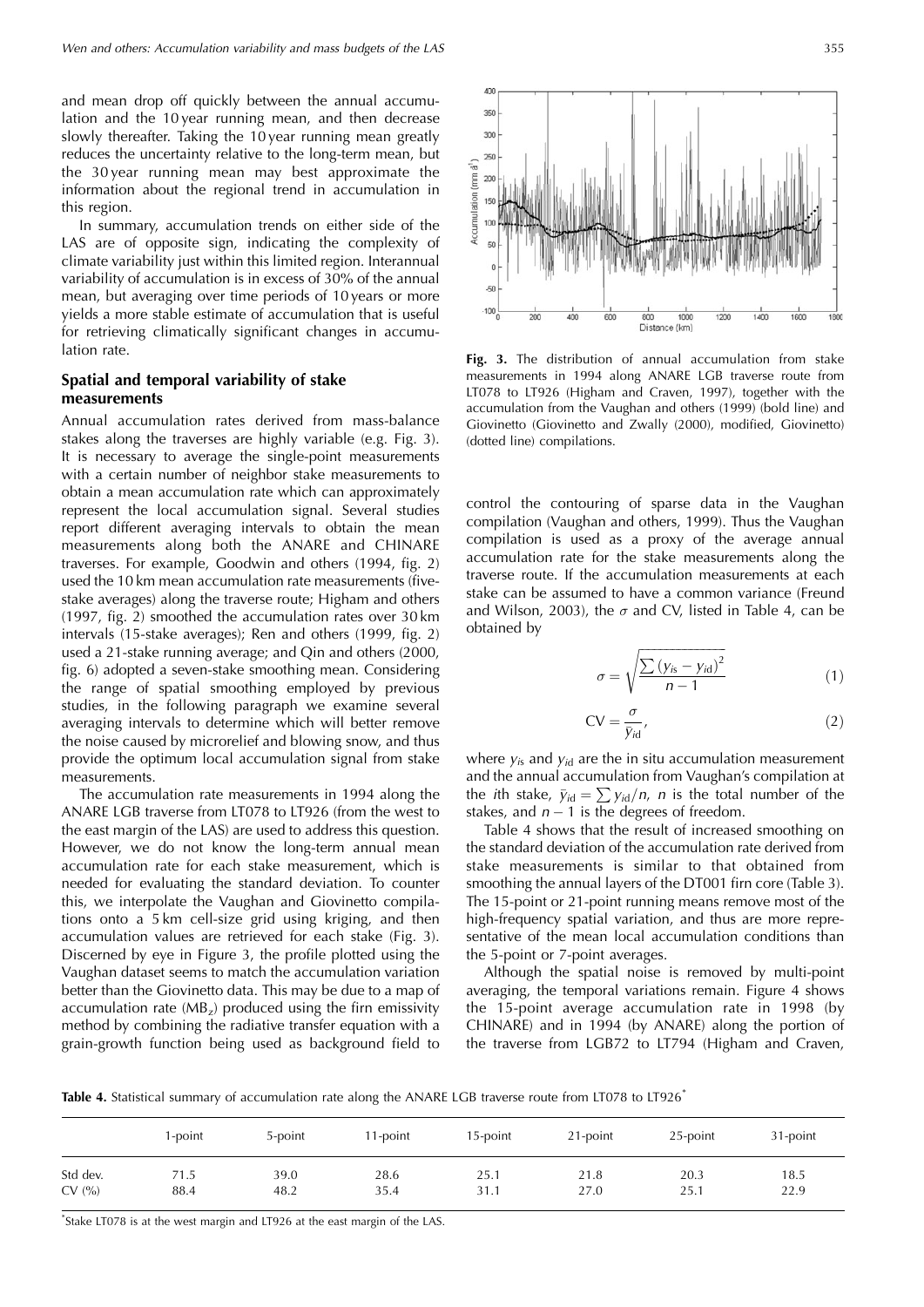

**Fig. 4.** The distribution of the 15-point averaged accumulation rate in 1998 (thick line, by CHINARE) and in 1994 (thin line, by ANARE) from LGB72 to LT794 (LGB59–LGB60).

1997) on the east side of the LAS. Most of the average values for 1998 are much larger (by one-third or more) than those for 1994. The stake measurements from the ANARE traverses from 1990 to 1994 also indicate interannual variability (from the 15-point mean) of up to 50% in the LAS areas of relatively low accumulation (Higham and Craven, 1997). This indicates that caution should be exercised when using stake records of only 1 year to compile or estimate the accumulation, because of their high variability. Indeed, the uncertainty of a recent accumulation map over the Greenland ice sheet developed by Bales and others (2001a) decreased substantially in comparison with previous compilations due to the exclusion of all single-year measurements and the addition of a number of longer-term accumulation records.

In summary, the annual accumulation rates along the ANARE traverse show high-frequency spatial variability. It is found that 15- and 21-point averages provide the best representation of the mean local accumulation rate along the traverse route; however, the single-year record employed here is subject to strong interannual variability.

## **Impact of drift-snow transportation on the accumulation redistribution**

Although the effects of drift-snow transport (DST) are an implicit part of accumulation measurements, and thus do not directly factor in to our mass-budget calculations, we recognize the importance of DST on erosion and deposition in the LAS as well as on the determination of ice-core drilling sites along a traverse, and thus we briefly examine the spatial variability of DST here. Figure 5a shows annual mean erosion/deposition of DST estimated from the surface wind fields simulated by Polar MM5 (Bromwich and others, 2004), per the algorithm of Budd and others (1966). The model output is 60 km resolution, and thus these data reflect the large-scale topographic influence on the accumulation redistribution. Figure 5b shows the percentage ratio between the DST and precipitation from Polar MM5/AMPS. From Figure 5 several features can be observed. First, the model predicts erosion in a large area between Lambert and Mellor drainages and deposition on both the east and west sides of the LAS at high elevations. Second, the maximum erosion and deposition areas are along the Australian LGB traverse route. The maximum erosion region between GPS stations LGB32 and LGB37 (Fig. 1) corresponds to the transect with low accumulation rate dipping to around  $20 \text{ mm a}^{-1}$  (Higham and Craven, 1997). Strong katabatic winds (an annual mean wind speed of  $11.3 \text{ ms}^{-1}$  has been measured by an automatic weather station at GPS station LGB35) play an important role in the snowfall redistribution, and cause the strongly glazed surface-wind crusts characteristic of the area (Higham and others, 1997; Craven and Allison, 1998). Third, the absolute values of erosion/ deposition by blowing snow over the higher-elevation parts of the LAS are much smaller than those along the coast  $(<50$  mm a<sup>-1</sup>), and the corresponding divergence/convergence patterns of the DST are also simpler (Bromwich and others, 2004). However, because of the cold, dry climate associated with the high surface elevation south of the LGB traverse, the spatial variability of erosion/deposition of snow by the wind has a noticeable impact on the surface mass balance (Fig. 5b), which is similar to results reported previously by Van den Broeke and others (1999) in Dronning Maud Land.

#### **Mass budgets**

The mass budgets of the five sub-basins of the LAS at high elevations are estimated using the same methods as Thomas and others (1998, 2000), and Joughin and Tulaczyk (2002). The ice-discharge flux  $(F)$  through a gate is

$$
F = \int K(w)R(w)H(w)U(w) dw,
$$
 (3)

where  $H$  is the ice thickness,  $U$  is the surface-ice velocity,  $w$ is the distance across the gate,  $K$  is a correction factor applied to convert the velocity to its equivalent value normal to the gate,  $K = \sin (\Phi)$ ,  $\Phi$  is the angle between the gate and the ice-flow direction, and  $R$  is the velocity ratio.

The angles between velocities and the gate line are defined by the orientation of the smaller angle between velocities and the gate line. Ice velocities were interpolated between adjacent GPS stations assuming a linear change in speed and direction between the two measured values (Thomas and others, 1998). The product of these interpolated values with the corresponding values of ice thickness and distance  $(\Delta w)$  of the segment between two ice-thickness measurements was then integrated across the gate. Equation (3) can be transformed into

$$
F = \sum \frac{K_i R_i H_i U_i + K_{i+1} R_{i+1} H_{i+1} U_{i+1}}{2} \Delta w_i, \qquad (4)
$$

where *i* is 1th, ...,  $n-1$ th ice-thickness measurements.

Table 5 gives values of w, average surface-ice velocity  $(\bar{U})$ , average ice thickness  $(\bar{H})$ , average angle  $(\bar{\Phi})$  between flow direction and the gate, and average velocity ratio  $(\overline{R})$ and  $F$  for each of the gates within the LAS along the Australian LGB traverse (Fig. 1). The ice velocity and its angle with the gate, which vary substantially along the route, are the major factors affecting the variability of the ice fluxes for each gate.

For the diverging flows, i.e. if the angle  $(\Phi_f)$  between the flow directions of two adjacent GPS stations plus the smaller angle  $(\Phi_s)$  of the two angles between the flow directions and the gate is larger than  $90^{\circ}$ , the angle between the flow directions and the gate should be interpolated as

$$
\Phi_j = \Phi_s + \frac{\Phi_f}{m} j, \qquad \Phi_j \le 90, \qquad (5)
$$

$$
\Phi_j = 180 - \left(\Phi_s + \frac{\Phi_f}{m}j\right), \quad \Phi_j > 90,\tag{6}
$$

where  $j$  is 1th,  $\dots$ ,  $m$ th ice-thickness measurements.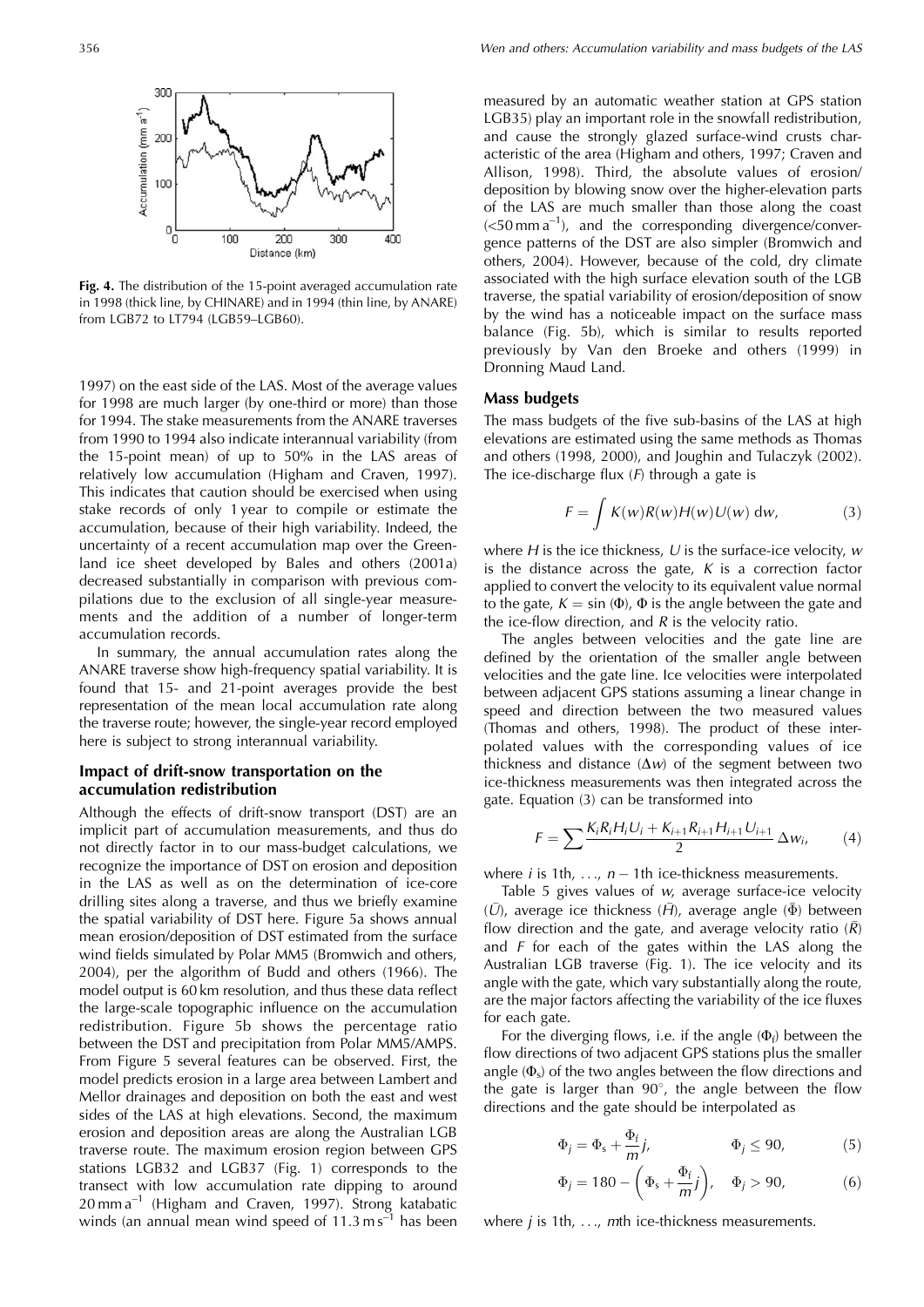The  $\bar{\Phi}$  values (Table 5) for gates 1 (LAS margin–LGB06), 36 (LGB40–LGB41), 47 (LGB51–LGB52), 51 (LGB55– LGB56) and 56 (LGB60–LGB61) are averaged from  $\Phi_i$  that is calculated by Equations (5) and (6). These values are larger than the averages of the two angles between the GPS flow directions and the gate.

Table 6 lists the ice flux of each drainage basin of the LAS at high elevations, which is computed as the integral of F across the LGB traverse line within each drainage. The total integrated mass flux of  $48.0$  Gt a<sup>-1</sup> orthogonal to the ANARE traverse within the LAS is  $4 \text{ G}t \, \text{a}^{-1}$  larger than that calculated by Fricker and others (2000). That is mainly due to the range of velocity ratios in this study, 0.90–0.98, higher than the 0.87 used by Fricker and others (2000) because of the concentration of vertical shearing near to the bottom and/or the substantial fraction of basal sliding predicted by the 3-D ice-sheet model. The errors involved in calculating the total ice discharge include errors in measurements of ice velocity and its direction, ice thickness and the assumed velocity ratio between surface and column-averaged ice velocities. We use a value of 5% for the total error in calculated icedischarge flux, which is consistent with the error analysis by Thomas and others (1998).

The total accumulation for each sub-basin is equal to its area multiplied by the annual accumulation rate from the mean of the Vaughan and Giovinetto compilations averaged over the area with the application of GIS techniques. The accumulation totals for the two compilations differ by  $\sim$ 10%, which is indicative of the variability introduced by regridding (Joughin and Tulaczyk, 2002). Thus we use a value of 10% for the error in the catchment-wide accumulation totals, and the catchment area error is assumed to be 5%.

The difference between the accumulation (input) and discharge (output) gives the mass budget for the five subbasins. The results with uncertainties are given in Table 6. Our results indicate that drainage 9 has a negative imbalance of  $-0.7 \pm 0.4$  Gta<sup>-1</sup>, Lambert and Mellor Glaciers have a positive imbalance of  $3.9 \pm 2.1$  and  $2.1 \pm 2.4$  Gt a<sup>-1</sup> respectively, and Fisher Glacier and drainage 11 are approximately in balance. These results indicate the glaciers may have different mass-balance behavior at high elevations. The higher-elevation region as a whole has a positive imbalance of  $4.4 \pm 6.3$  Gt a<sup>-1</sup>, which is consistent with an up-to-date radar altimetry assessment that shows thickening over this region for the period 1992–2003 (Davis and others, 2005).

## **CONCLUSIONS**

In this paper, we have presented an analysis of the temporal and spatial variability of the accumulation and mass budgets over the higher-elevation regions of the LAS. Accumulation trends on either side of the LAS are of opposite sign, indicating the complexity of climate variability within our study region, which comprises about 8% of the surface area of the grounded Antarctic ice sheet. Interannual variability of accumulation is >30% of the annual mean. Taking a 10 year running mean greatly reduces the uncertainty relative to the long-term mean, but a 30 year running mean may better approximate the information about the regional trend in accumulation. The annual accumulation rates along the ANARE traverse show considerable high-frequency spatial variability. It is found that 15- and 21-point averages provide the best representation of the mean local accumulation rate along the traverse route; however, the single-year record



**Fig. 5.** Mean annual divergence/convergence of DST (mm a<sup>-1</sup> w.e.) (a) and the percentage of the DST/precipitation (b). The positive indicates erosion, and the negative, deposition. The 60 km Polar MM5 DST dataset and the 30 km AMPS precipitation dataset were interpolated onto 5 km cell-size grid and overlaid to generate (b) in an Arc/Info environment.

employed here is subject to strong interannual variability. The atmospheric model simulations show that the spatial pattern of erosion/deposition of snow by the wind has a noticeable impact on the surface mass balance because of the cold, dry climate associated with the high surface elevation south of the LGB traverse.

We find drainage 9 has a negative imbalance of  $-0.7 \pm 0.4$  Gt a<sup>-1</sup>, Lambert and Mellor Glaciers have a positive imbalance of  $3.9 \pm 2.1$  and  $2.1 \pm 2.4$  Gt a<sup>-1</sup> respectively, and Fisher Glacier and drainage 11 are approximately in balance. These results indicate the glaciers may have different mass-balance behavior at high elevations. The higher-elevation region as a whole has a positive imbalance of  $4.4 \pm 6.3$  Gt a<sup>-1</sup>. It is noteworthy that despite the large uncertainty attached to our result, other studies corroborate our finding of a thickening in this region. Based on a dH/dt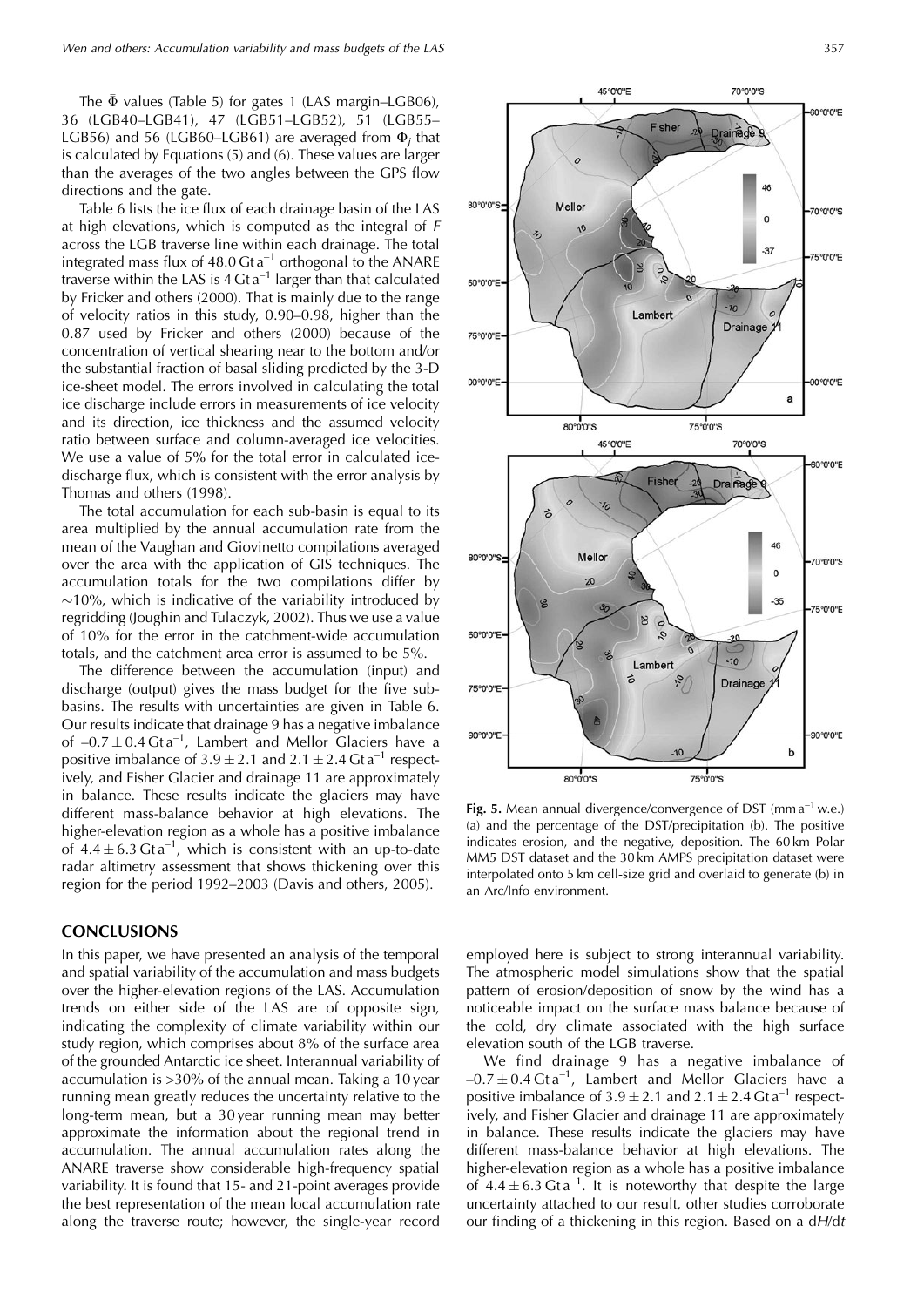| Table 5. Values for GPS gates |
|-------------------------------|
|-------------------------------|

| No.            | Gate                       | W              | Ū              | Ĥ            | $\bar{\Phi}$ | $\bar{R}$    | F                |
|----------------|----------------------------|----------------|----------------|--------------|--------------|--------------|------------------|
|                |                            | m              | $m a^{-1}$     | m            | $\circ$      |              | $Gt a^{-1}$ w.e. |
| 1              | Margin-LGB06               | 25672          | 1.45           | 2054         | 66.2         | 0.90         | 0.057            |
| $\overline{2}$ | LGB06-LGB07                | 31542          | 4.72           | 2169         | 73.1         | 0.92         | 0.258            |
| $\overline{3}$ | LGB07-LGB08                | 31681          | 7.61           | 2479         | 87.0         | 0.93         | 0.508            |
| $\overline{4}$ | LGB08-LGB09                | 31946          | 8.03           | 2386         | 70.1         | 0.96         | 0.501            |
| 5              | LGB09-LGB10                | 31513          | 7.99           | 2194         | 86.7         | 0.92         | 0.461            |
| 6              | LGB10-LGB11                | 31730          | 8.75           | 2085         | 68.0         | 0.92         | 0.449            |
| 7              | LGB11-LGB12                | 31588          | 11.52          | 2181         | 59.9         | 0.93         | 0.581            |
| 8              | LGB12-LGB13                | 31378          | 13.06          | 1830         | 70.2         | 0.98         | 0.631            |
| 9              | LGB13-LGB14                | 31437          | 10.29          | 1951         | 57.6         | 0.96         | 0.467            |
| 10             | LGB14-LGB15                | 31426          | 7.53           | 2086         | 68.7         | 0.92         | 0.386            |
| 11             | LGB15-LGB16                | 31491          | 7.44           | 2343         | 78.3         | 0.92         | 0.450            |
| 12             | LGB16-LGB17                | 31545          | 8.81           | 2226         | 79.8         | 0.92         | 0.509            |
| 13             | LGB17-LGB18                | 31684          | 10.55          | 2479         | 87.2         | 0.93         | 0.699            |
| 14             | LGB18-LGB19                | 31334          | 11.14          | 2524         | 82.6         | 0.93         | 0.742            |
| 15             | LGB19-LGB20                | 31446          | 11.35          | 2321         | 78.1         | 0.92         | 0.681            |
| 16             | LGB20-LGB21                | 29874          | 10.19          | 2183         | 81.2         | 0.92         | 0.547            |
| 17             | LGB21-LGB22                | 29920          | 10.55          | 2264         | 86.6         | 0.92         | 0.599            |
| 18             | LGB22-LGB23                | 29971          | 12.35          | 2481         | 88.4         | 0.92         | 0.770            |
| 19             | LGB23-LGB24                | 29933          | 11.15          | 1925         | 80.9         | 0.91         | 0.523            |
| 20             | LGB24-LGB25                | 29852          | 13.67          | 1631         | 65.9         | 0.90         | 0.497            |
| 21             | LGB25-LGB26                | 29878          | 13.44          | 2309         | 57.2         | 0.92         | 0.651            |
| 22             | LGB26-LGB27                | 29980          | 10.11          | 2415         | 55.2         | 0.93         | 0.510            |
| 23             | LGB27-LGB28                | 29918          | 10.10          | 2157         | 71.8         | 0.98         | 0.551            |
| 24             | LGB28-LGB29                | 29891          | 11.22          | 2212         | 73.5         | 0.96         | 0.622            |
| 25             | LGB29-LGB30                | 29908          | 10.98          | 2306         | 76.7         | 0.98         | 0.655            |
| 26             | LGB30-LGB31                | 29897          | 7.55           | 1997         | 35.5         | 0.96         | 0.228            |
| 27             | LGB31-LGB32                | 29922          | 8.13           | 1493         | 37.1         | 0.90         | 0.180            |
| 28             | LGB32-LGB33                | 29857          | 33.58          | 2379         | 16.8         | 0.93         | 0.767            |
| 29             | LGB33-LGB34                | 30038          | 34.52          | 2625         | 53.6         | 0.97         | 1.932            |
| 30             | LGB34-LGB35                | 29886          | 44.35          | 2736         | 59.7         | 0.97         | 2.763            |
| 31             | LGB35-LGB36                | 21839          | 45.91          | 2537         | 14.8         | 0.97         | 0.575            |
| 32             | LGB36-LGB37                | 29752          | 34.35          | 2546         | 37.5         | 0.97         | 1.401            |
| 33             | LGB37-LGB38                | 19972          | 16.30          | 2637         | 75.6         | 0.97         | 0.737            |
| 34             | LGB38-LGB39                | 19606          | 15.79          | 2656         | 28.8         | 0.97         | 0.351            |
| 35             | LGB39-LGB40                | 27979          | 15.67          | 2513         | 37.5         | 0.97         | 0.592            |
| 36             | LGB40-LGB41                | 15994          | 14.76          | 2463         | 72.4         | 0.97         | 0.489            |
| 37             | LGB41-LGB42                | 13805          | 20.37          | 2609         | 61.5         | 0.97         | 0.569            |
| 38             | LGB42-LGB43                | 16066          | 26.44          | 2591         | 60.3         | 0.97         | 0.845            |
| 39             | LGB43-LGB44                | 13929          | 33.37          | 2562         | 60.6         | 0.97         | 0.917            |
| 40             | LGB44-LGB45                | 15947          | 35.61          | 2746         | 58.9         | 0.97         | 1.182            |
| 41             | LGB45–LGB46                | 13953          | 33.52          | 2555         | 59.0         | 0.97         | 0.907            |
| 42             | LGB46-LGB47                | 15904          | 34.25          | 2748         | 79.0         | 0.97         | 1.301            |
| 43             | LGB47-LGB48                | 14017          | 42.12          | 2605         | 77.9         | 0.97         | 1.330            |
| 44             | LGB48-LGB49                | 15982          | 53.10          | 3279         | 78.1         | 0.97         | 2.403            |
| 45             | LGB49-LGB50                | 13989          | 45.53          | 2355         | 82.2         | 0.97         | 1.317            |
| 46             | LGB50-LGB51                | 29980          | 32.97          | 1949         | 83.8         | 0.98         | 1.705            |
| 47             | LGB51-LGB52                | 29910          | 27.95          | 1903         | 78.0         | 0.96         | 1.364            |
| 48             | LGB52-LGB53                | 29921          | 17.02          | 1600         | 56.6         | 0.91         | 0.566            |
| 49             | LGB53-LGB54                | 20053          | 8.95           | 1599         | 80.0         | 0.91         | 0.233            |
| 50<br>51       | LGB54-LGB55<br>LGB55-LGB56 | 29965          | 13.58          | 1761         | 86.6         | 0.92         | 0.600            |
| 52             |                            | 26001<br>33987 | 20.26<br>20.93 | 1539<br>1636 | 82.5<br>75.3 | 0.90<br>0.90 | 0.657<br>0.923   |
| 53             | LGB56-LGB57                |                |                |              |              |              |                  |
| 54             | LGB57-LGB58                | 29913          | 17.50          | 1802         | 78.2         | 0.91         | 0.764            |
| 55             | LGB58-LGB59                | 29880          | 12.55<br>9.11  | 1754<br>2110 | 74.7<br>78.0 | 0.90<br>0.91 | 0.521<br>0.467   |
|                | LGB59-LGB60                | 30006          |                |              |              |              |                  |
| 56             | LGB60-LGB61                | 29958          | 8.10           | 1538         | 75.0         | 0.89         | 0.292            |
| 57             | LGB61-LGB62                | 29919          | 14.92          | 1968         | 66.1         | 0.93         | 0.679            |
| 58<br>59       | LGB62-LGB63                | 29994<br>29959 | 21.16          | 2001<br>1979 | 69.1<br>73.8 | 0.98         | 1.060            |
|                | LGB63-LGB64                | 30019          | 22.62<br>23.35 |              | 63.8         | 0.97<br>0.93 | 1.137<br>0.984   |
| 60             | LGB64-LGB65                | 29982          | 22.55          | 1852<br>1888 | 51.4         | 0.95         | 0.866            |
| 61<br>62       | LGB65-LGB66<br>LGB66-LGB67 | 29944          | 18.69          | 1753         | 55.0         | 0.90         | 0.660            |
| 63             | LGB67-LGB68                | 30593          | 14.42          | 1626         | 45.5         | 0.90         | 0.417            |
| 64             | LGB68-margin               | 3768           | 15.86          | 1570         | 34.2         | 0.90         | 0.043            |
|                |                            |                |                |              |              |              |                  |

Notes: Gate numbering is from west to east, with No. 1 from the west margin of the LAS to GPS station LGB06, and No. 64 from LGB68 to the east margin. W, gate width;  $U$ , average surface-ice velocity;  $H$ , mean ice thickness;  $\bar{\Phi}$ , mean angle between the flow direction and the gate;  $\bar{R}$ , ratio between column-averaged and surface velocities; F, ice flux in water equivalent, converted with a column-averaged ice density of 910 kg m<sup>-3</sup>.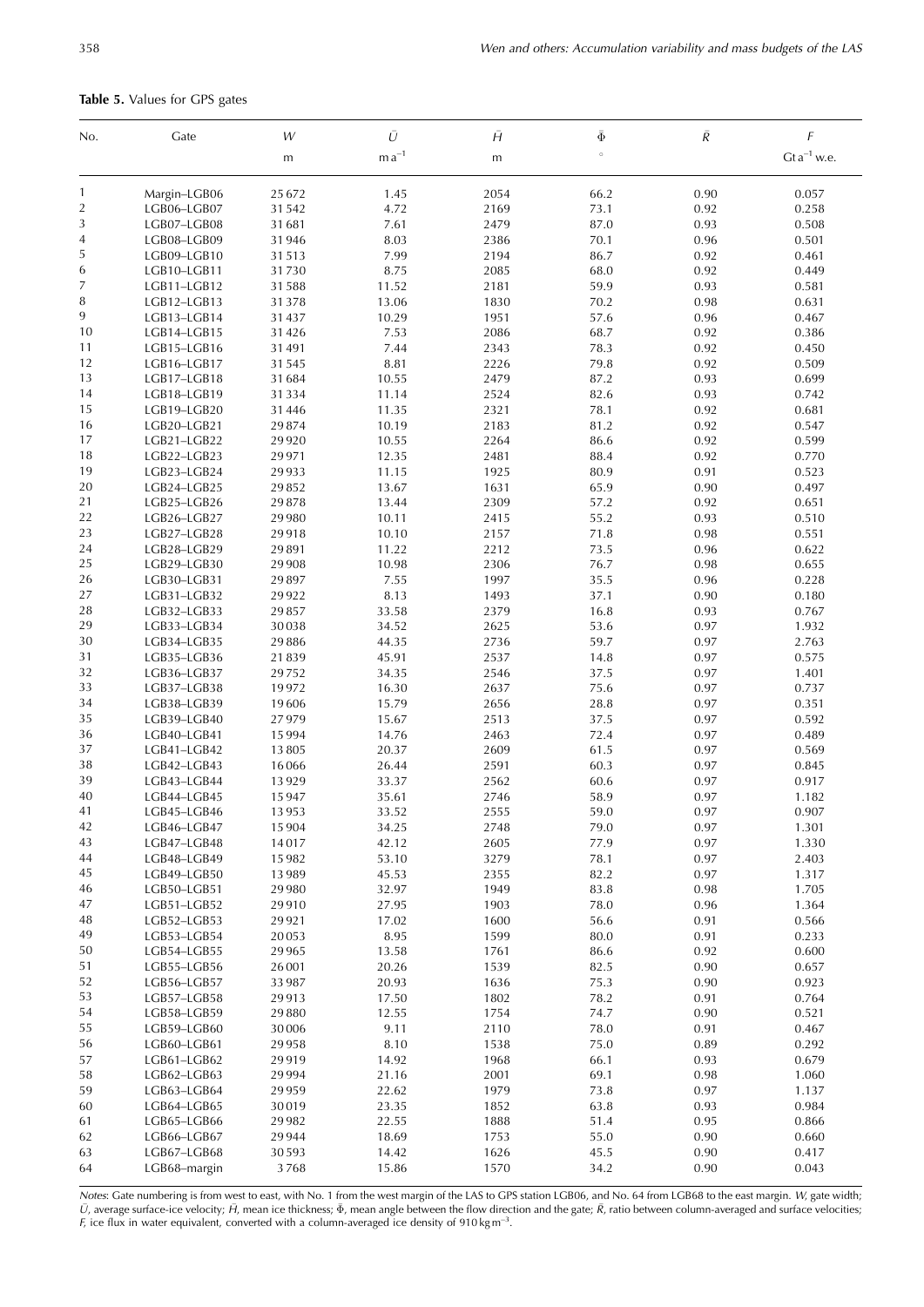| Drainage    | Area<br>km <sup>2</sup> | Average accumulation rate<br>$\text{kg m}^{-2} \text{a}^{-1}$ | Accumulation<br>$Gt a^{-1}$                                       | Discharge flux<br>$Gta^{-1}$ | Net budget<br>$Gta^{-1}$                                    |
|-------------|-------------------------|---------------------------------------------------------------|-------------------------------------------------------------------|------------------------------|-------------------------------------------------------------|
| Drainage 9  | 37100                   | 93.3                                                          | $3.5 \pm 0.4$                                                     | $4.1 \pm 0.2$                | $-0.7 \pm 0.4$                                              |
| Fisher      | 53 600                  | 70.0                                                          | $3.8 \pm 0.4$                                                     | $3.9 \pm 0.2$                | $-0.1 \pm 0.5$                                              |
| Mellor      | 373400                  | 47.5                                                          | $17.8 \pm 2.0$                                                    | $13.9 \pm 0.7$               | $3.9 \pm 2.1$                                               |
| Lambert     | 373900                  | 52.2                                                          | $19.5 \pm 2.2$                                                    | $17.4 \pm 0.9$               | $2.1 \pm 2.4$                                               |
| Drainage 11 | 114800                  | 69.5                                                          | $8.0 \pm 0.9$                                                     | $8.8 \pm 0.4$                | $-0.8 \pm 1.0$                                              |
| Total       | 952800                  | 55.1<br>$57.8$ <sup>*</sup><br>$52.4^{\dagger}$               | $52.5 \pm 5.9$<br>$55.0 \pm 6.2^*$<br>$49.9 \pm 5.6$ <sup>†</sup> | $48.0 \pm 2.4$               | $4.4 \pm 6.3$<br>$7.0 \pm 6.3^*$<br>$1.9 \pm 6.1^{\dagger}$ |

**Table 6.** Discharge and accumulation fluxes for the LAS at high elevations

\* Using Vaughan and others (1999) accumulation compilation.

{Using Giovinetto (Giovinetto and Zwally (2000), modified, Giovinetto) accumulation compilation.

of  $2.1 \pm 0.3$  cm a<sup>-1</sup> in the grounded LAS (basin B-C) from Davis and others (2005) supporting online material, it can be deduced that an overall thickening trend in the basin from 1992 to 2003 is  $9.0 \pm 1.3$  Gta<sup>-1</sup>. Put in terms of sea-level change, assuming 360 Gt is equivalent to 1 mm of global sea level (Jacobs, 1992), our thickening of  $4.4 \pm 6.3$  Gt a<sup>-1</sup> upstream of the ANARE traverse line corresponds to the uptake of an additional  $0.012 \pm 0.018$  mm a<sup>-1</sup> global ocean equivalent.

#### **ACKNOWLEDGEMENTS**

This work is supported by the National Natural Science Foundation of China (grants No. 4047128 and 40476005), the Shu Gang Project (grant No. 05SG46), the US National Aeronautics and Space Administration (NASA) Polar Oceans and Ice Sheets Program and NASA Headquarters under the Earth System Science Fellowship Grant (NGT5-30533). We thank M. Giovinetto and D. Vaughan for providing us with accumulation compilations, especially M. Giovinetto who provided a newly modified accumulation compilation. Some of the data used in this paper were obtained from the Australian Antarctic Data Centre (IDN Node AMD/AU), a part of the Australian Antarctic Division (Commonwealth of Australia). The data are described in the metadata records 'Radio-echo sounding (RES) ice thickness data: LGB traverses 1990–95' Allison, I. (1999) and 'Ice sheet surface velocity data: LGB traverses 1989–95' Allison, I. (1999). The authors are grateful to the two anonymous referees for their valuable comments which led to great improvements in this paper.

#### **REFERENCES**

- Allison, I. 1979. The mass budget of the Lambert Glacier drainage basin, Antarctica. J. Glaciol., **22**(87), 223–235.
- Anklin, M., R.C. Bales, E. Mosley-Thompson and K. Steffen. 1998. Annual accumulation at two sites in northwest Greenland during recent centuries. J. Geophys. Res., **103**(D22), 28,775– 28,783.
- Bales, R.C., J.R. McConnell, E. Mosley-Thompson and B. Csathó. 2001a. Accumulation over the Greenland ice sheet from historical and recent records. J. Geophys. Res., **106**(D24), 33,813–33,825.
- Bales, R.C., E. Mosley-Thompson and J.R. McConnell. 2001b. Variability of accumulation in northwest Greenland over the past 250 years. Geophys. Res. Lett., **28**(14), 2679–2682.
- Bamber, J.L., D.G. Vaughan and I. Joughin. 2000. Widespread complex flow in the interior of the Antarctic ice sheet. Science, **287**(5456), 1248–1250.
- Bentley, C.R. and M.B. Giovinetto. 1991. Mass balance of Antarctica and sea level change. In Weller, G., C.L. Wilson and B.A.B. Severin, eds. International Conference on the Role of the Polar Regions in Global Change: proceedings of a conference held June 11–15, 1990 at the University of Alaska Fairbanks. Vol. II. Fairbanks, AK, University of Alaska. Geophysical Institute/Center for Global Change and Arctic System Research, 481–488.
- Bromwich, D.H., Z. Guo, L. Bai and Q. Chen. 2004. Modelled Antarctic precipitation. Part I: spatial and temporal variability. J. Climate, **17**(3), 427–447.
- Budd, W.F., R.J. Dingle and U. Radok. 1966. The Byrd Snow Drift Project: outline and basic results. In Rubin, M.J., ed. Studies in Antarctic meteorology. Washington, DC, American Geophysical Union, 71–134. (Antarctic Research Series 9.)
- Church, J.A. and 7 others. 2001. Changes in sea level. In Houghton, J.T. and 7 others, eds. Climate change 2001: the scientific basis. Contribution of Working Group I to the Third Assessment Report of the Intergovernmental Panel on Climate Change. Cambridge, etc., Cambridge University Press, 639–693.
- Conway, H., G. Catania, C. Raymond, T. Scambos, H. Engelhardt and A. Gades. 2002. Switch of flow direction in an Antarctic ice stream. Nature, **419**(6906), 465–467.
- Craven, M. and I. Allison. 1998. Firnification and the effects of wind-packing on Antarctic snow. Ann. Glaciol., **27**, 239–245.
- Craven, M., M. Higham and A. Brocklesby. 2001. Ice thicknesses and surface and bedrock elevations from the Lambert Glacier basin traverses 1990–95. Antarctic CRC Res. Rep. 23.
- Davis, C.H., Y. Li, J.R. McConnell, M.M. Frey and E. Hanna. 2005. Snowfall-driven growth in East Antarctic ice sheet mitigates recent sea-level rise. Science, **308**(5730), 1898–1901.
- Freund, R.J. and W.J. Wilson. 2003. Statistical methods. Second edition. New York, Academic Press, 219–286.
- Fricker, H.A., R.C. Warner and I. Allison. 2000. Mass balance of the Lambert Glacier–Amery Ice Shelf system, East Antarctica: a comparison of computed balance fluxes and measured fluxes. J. Glaciol., **46**(155), 561–570.
- Giovinetto, M.B. and C.R. Bentley. 1985. Surface balance in ice drainage systems of Antarctica. Antarct. J. US, **20**(4), 6–13.
- Giovinetto, M.B. and H.J. Zwally. 2000. Spatial distribution of net surface accumulation on the Antarctic ice sheet. Ann. Glaciol., **31**, 171–178.
- Goodwin, I.D., M. Higham, I. Allison and J. Ren. 1994. Accumulation variation in eastern Kemp Land, Antarctica. Ann. Glaciol., **20**, 202–206.
- Higham, M. and M. Craven. 1997. Surface mass balance and snow surface properties from the Lambert Glacier basin traverses 1990–94. Antarctic CRC Res. Rep. 9.